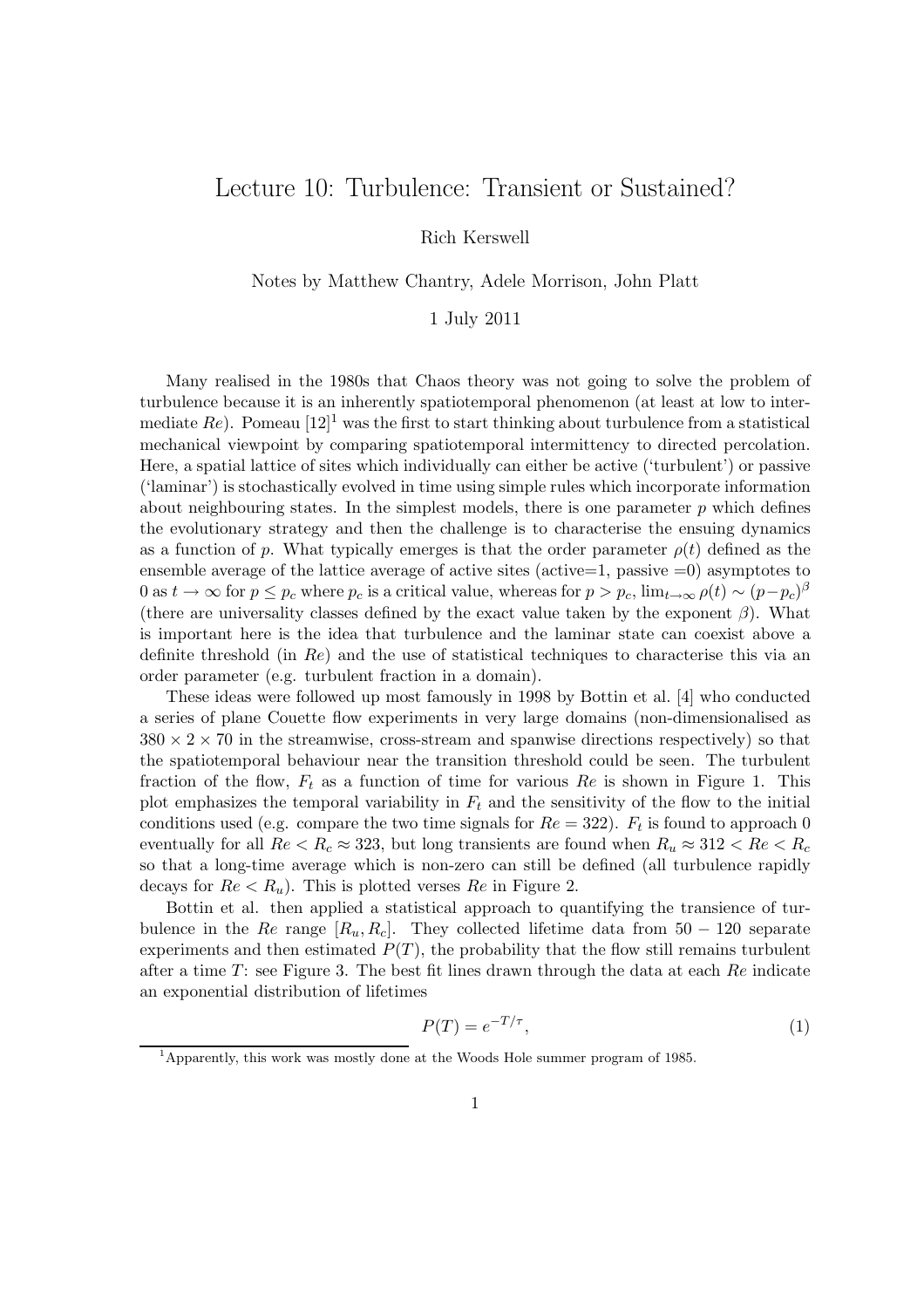

Figure 1: (From [4]) Turbulent fraction vs. time during typical runs at various values of Re.



Figure 2: The time-averaged turbulent fraction against Re from [4].  $R_u = 312$  is the Re threshold below which turbulent patches rapidly decay (see Figure 1)). For  $R_u < Re < R_c \approx$ 323, there are long-lived turbulent transients. Above  $R_c$ , turbulence is sustained although since  $F_t < 1$  it is not space-filling (the lower dotted line is a conjectured threshold).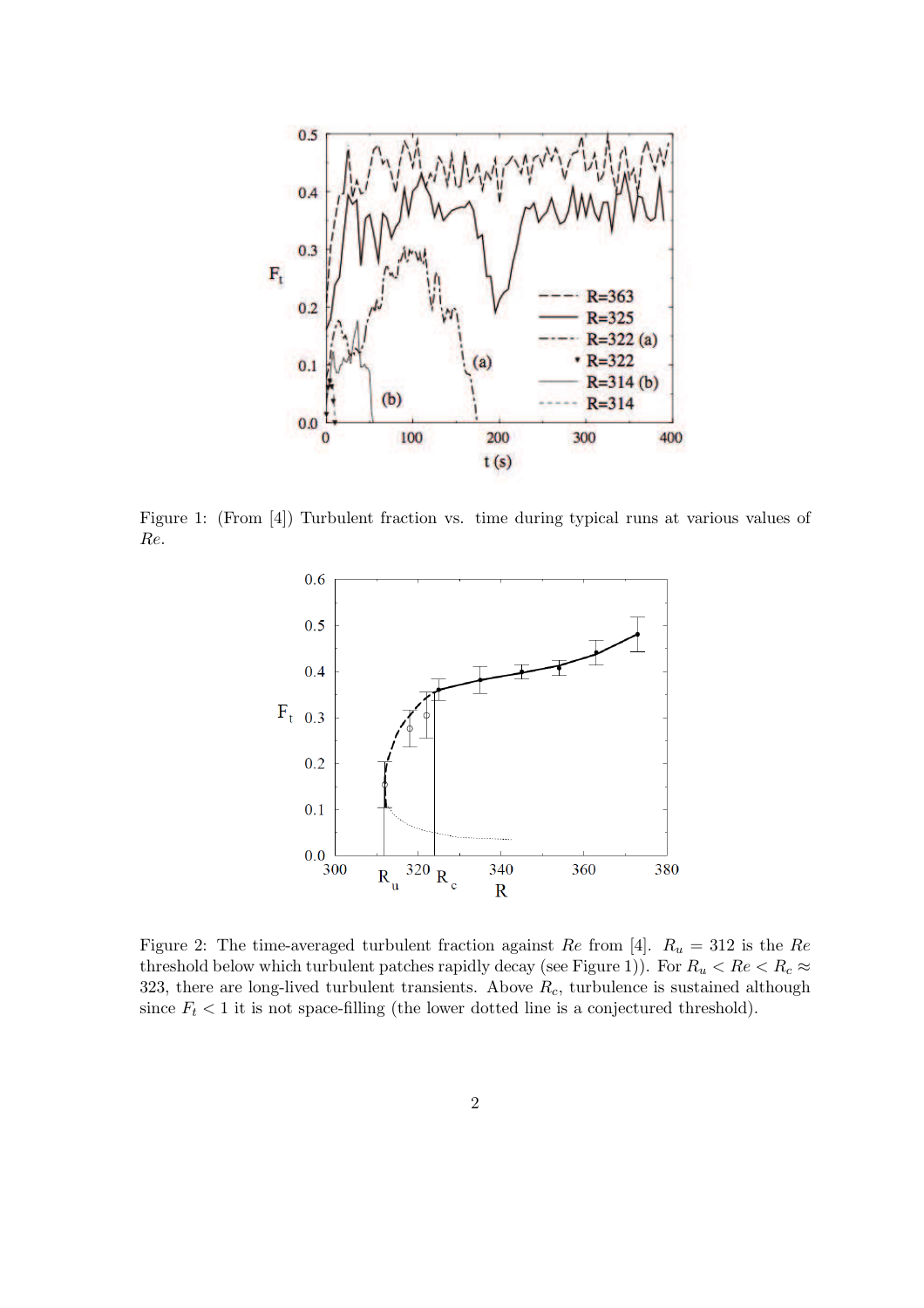(since  $P(0) = 1$ ) where  $\tau = \tau(Re)$  is the mean lifetime of the process. If  $p(T)dT$  is the probability that the flow relaminarises in the time interval  $[T, T + dT]$  (as  $dT \rightarrow 0$ ), then

$$
p(T) = \frac{1}{\tau}e^{-T/\tau} \tag{2}
$$

and the half life (median) is  $\tau \ln 2$ . This distribution indicates that the relaminarisation process is *memoryless*, that is, the probability of relaminarising in the interval  $[T, T + s]$ only depends on s and not T. Figure 3 also shows that flows at higher values of  $Re$  take longer to relaminarise. In fact plotting  $1/\tau$  against Re indicated a linear relationship with an intercept  $(\tau \to \infty)$  at  $\approx 323$ : see Figure 3. This is consistent with  $Re_c$  such that for  $Re < Re_c$  the turbulence will always be transient with a finite half life, while for  $Re > Re_c$ the half life is infinite and the turbulence sustained.



Figure 3: (From [4]) Left: cumulated lifetime distributions for turbulent transients at different values of  $Re < Re_c$  indicating exponential decay (lin-log scales; solid lines are fits through the experimental data points). Right: variation of the inverse average decay time  $1/\tau$  as a function of Re extrapolating to zero at  $Re_c = 323$ .

A similar statistical approach was also adopted numerically in *small* systems, that is, flow geometries where the flow is either globally laminar *or* turbulent: see Schmiegel & Eckhardt (1997) for plane Couette flow and Faisst & Eckhardt (2004) for pipe flow. The latter study was motivated by an experimental study by Daryshire & Mullin (1995) which showed no sharp border between initial conditions which lead to turbulence and those that did not. Faisst and Eckhardt found a similar situation when observing over a fixed period of time in their short,  $5D$  (5 diameters) long pipe across which they applied periodic boundary conditions and through which they enforced constant mass flux. They collected lifetime statistics based on repeatedly initializing a numerical simulation using a perturbation of fixed form but randomly varying its amplitude. 50-100 different runs were done for each  $Re$  and 8 values of  $Re$  chosen from the interval [1600, 2200]. As in [4], they found that  $P(T) = e^{-T/\tau(Re)}$  - see Figure 4 - and estimated  $\tau$  using the half life rather than the mean lifetime due to the cut off in the observation times imposed. Figure 5 shows that the mean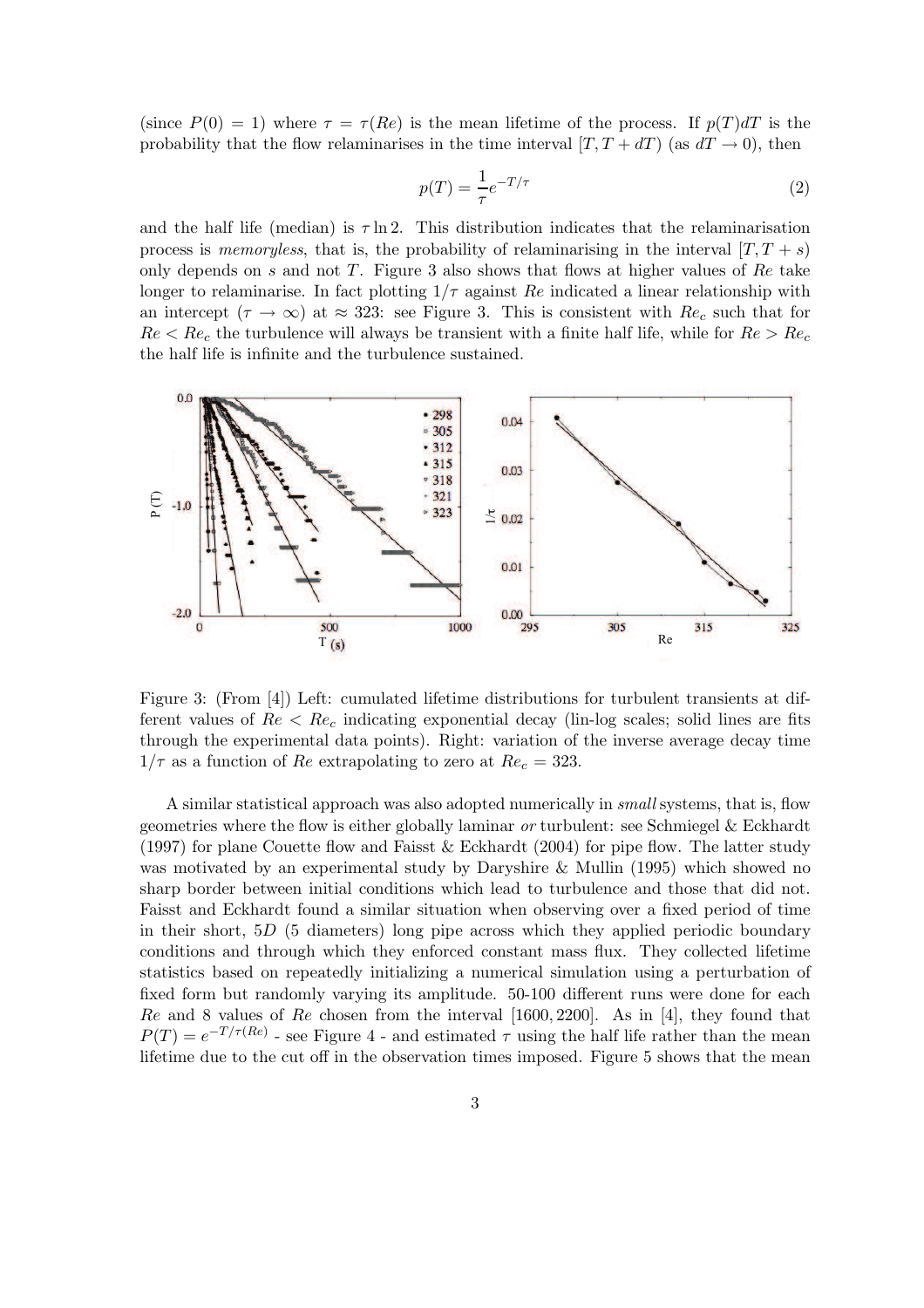lifetime  $\tau$  increases rapidly with Re with the inset figure indicating that actually  $\tau \to \infty$ as  $Re \rightarrow 2250$ . Faisst and Eckhardt speculated that for  $Re < 2250$  where the turbulent lifetime is finite, there is a chaotic repeller while for  $Re > 2250$  there is a chaotic attractor.



Figure 4: (From [6]) Probability for a single trajectory to still be turbulent after a time t for six Reynolds numbers as indicated.

Further evidence for critical point behaviour in the transition to turbulence in a pipe was presented by a novel experiment by Peixinho and Mullin in 2006 [11]. In their experimental setup (depicted in Figure 6a), a short duration perturbation was used to generate a localised puff at  $Re = 1900$ . The puff was allowed to advect  $100D$  down the pipe so as to become independent of the initial conditions, at which point Re was lowered to the required value. The lifetime of the turbulence from this point onwards was then measured up to a maximum travel of 500D (their pipe was 785D long in total). The mean puff lifetime as a function of Reynolds number is shown in Figure 6b. In qualitative agreement with the conclusions of Faisst and Eckhardt's numerical simulations, the experiments showed that above a critical Reynolds number - estimated to be  $Re_c \approx 1750 \pm 10$  - the lifetime of the puffs becomes infinite and turbulence is sustained.

An experimental and numerical study by Hof et al. in 2006 [8], however, failed to find any evidence for a critical Reynolds number. Instead, their results indicated that although the half life of turbulence increases rapidly with Re it never actually becomes infinite for finite Re so that pipe turbulence remains transient for *all* Re. Their experiments were performed using a longer (30m) and thinner (4mm diameter) *opaque* pipe which was nondimensionally much longer at  $7500D$  than Peixinho & Mullin's. Turbulent puffs were excited by injecting water through holes in the pipe (apparatus shown in Figure 7a). Since the pipe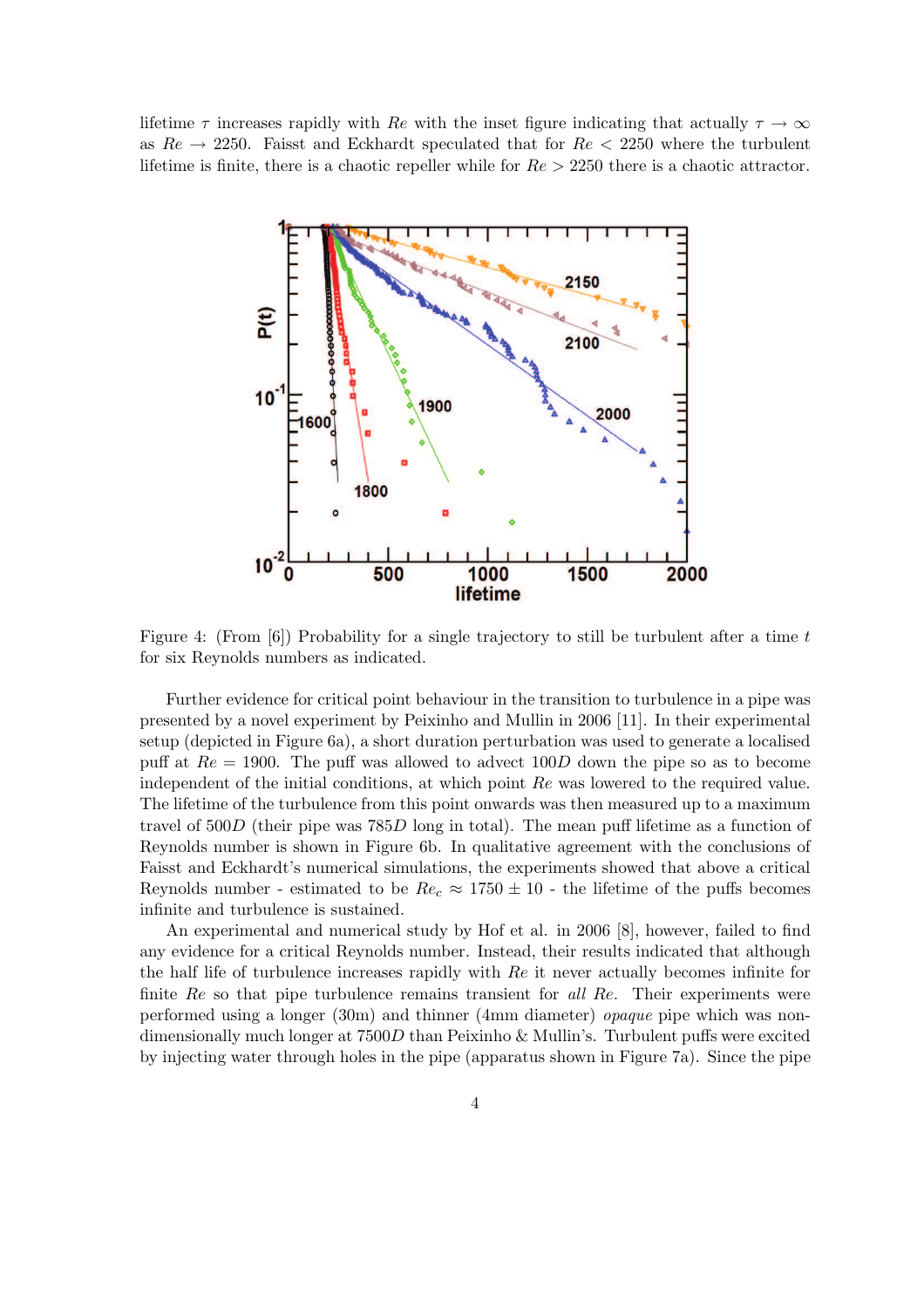

Figure 5: (From [6])  $\tau$  is found to increase rapidly with Re until the cut-off lifetime of 2000 at  $Re = 2200$  is reached. The red dashed line shows the linear increase in lifetime expected due to purely non-normal linear dynamics. The inset shows the inverse mean lifetime vs. Re and a linear fit, corresponding to a law  $\tau(Re) \propto (Re_c - Re)^{-1}$ , with  $Re_c \approx 2250$ .

was opaque, the angle at which the jet exited the pipe was monitored to see if the puffs had survived or not (an exiting puff causes a small flicker in the jet). This meant survival distances were measured rather than survival times with the latter found assuming that the puff speed is uniform. Other differences with the experiments of Peixinho & Mullin (2006) included using fixed-pressure-gradient driving rather than constant mass flux and, since the pipe was opaque, the implicit assumption that puffs were always triggered by the jets. These subtleties aside, their mean lifetime data (inset of Figure 7b) did not appear to fit the simple exponential implied by  $\tau(Re) \propto (Re_c - Re)^{-1}$ , as in [6] and [11]. Instead, they suggested an exponential relation between  $\tau$  and  $Re$ , of the form

$$
P(T;T_0) = e^{-(T-T_0)/\tau(Re)}
$$
\n(3)

with lifetime given by

$$
\frac{1}{\tau} = e^{(a+bRe)}
$$

where  $a$  and  $b$  are constant fitting parameters. The significance of an exponential relationship is that there is no critical Reynolds number beyond which turbulent puffs are sustained for all times. The introduction of a shifted time origin  $T_0$  was crucial in their data analysis: the best straight line fit needs to be shifted in time. The explanation for this was that the flow would take a finite time  $\approx T_0$  to *reach* the turbulence state after the initial disturbance, so that  $T - T_0$  would actually be the puff lifetime. Hof et al (2006) also redid the short pipe numerical computations of [6] to reach the same conclusion. Furthermore, they reprocessed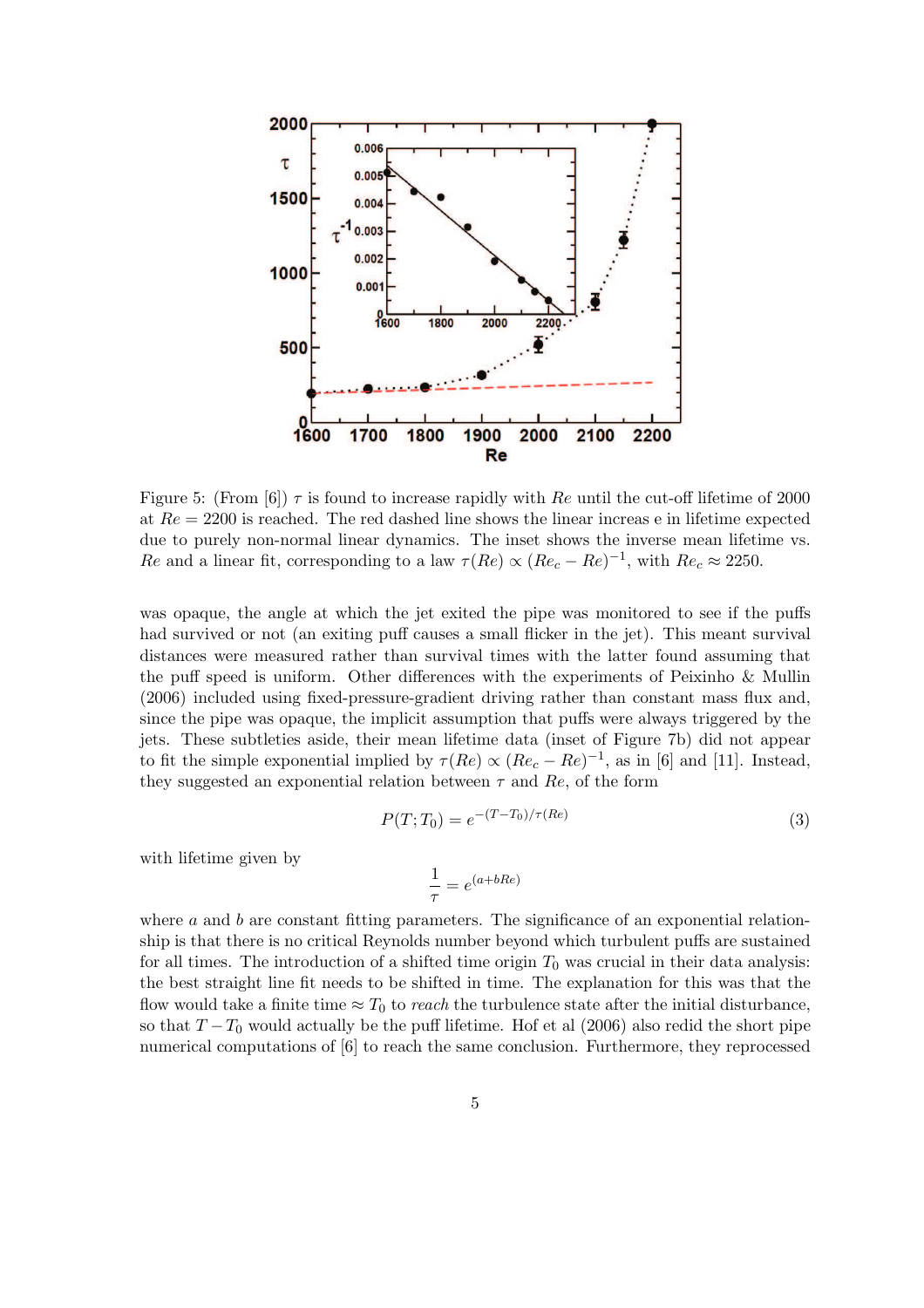

Figure 6: (From [11]) a) Schematic of flow control procedure. Laminar pipe flow was developed at  $Re = 1900$  for 185D before a perturbation was injected (indicated by the arrow). The puff progressed downstream for  $100D$  and Re was then reduced to a prescribed value. b) Variation of the mean lifetime as a function of  $Re$  and a fit, which indicates a sharp cutoff at  $Re_c \approx 1750 \pm 10$ . The inset is the inverse mean lifetime versus Re and a linear fit.

Faisst & Eckhardt's original data incorporating a best-fitted time origin to confirm that this data also supported a lack of a critical Re.

Next to attack this problem were Willis & Kerswell in 2007 [15] who carried out numerical simulations in a pipe long enough (10 times longer than in [6]) to realistically capture the localised structure of a turbulent puff. The methodology for generating initial conditions mirrored that of [11], as puffs at a higher Re of 1900 were used as initial conditions for the numerical simulations at lower Re. Using 40-60 independent simulations per Re as the computations were so costly, a critical  $Re_c$  was found with a value of  $\approx 1870$  and  $\tau$  best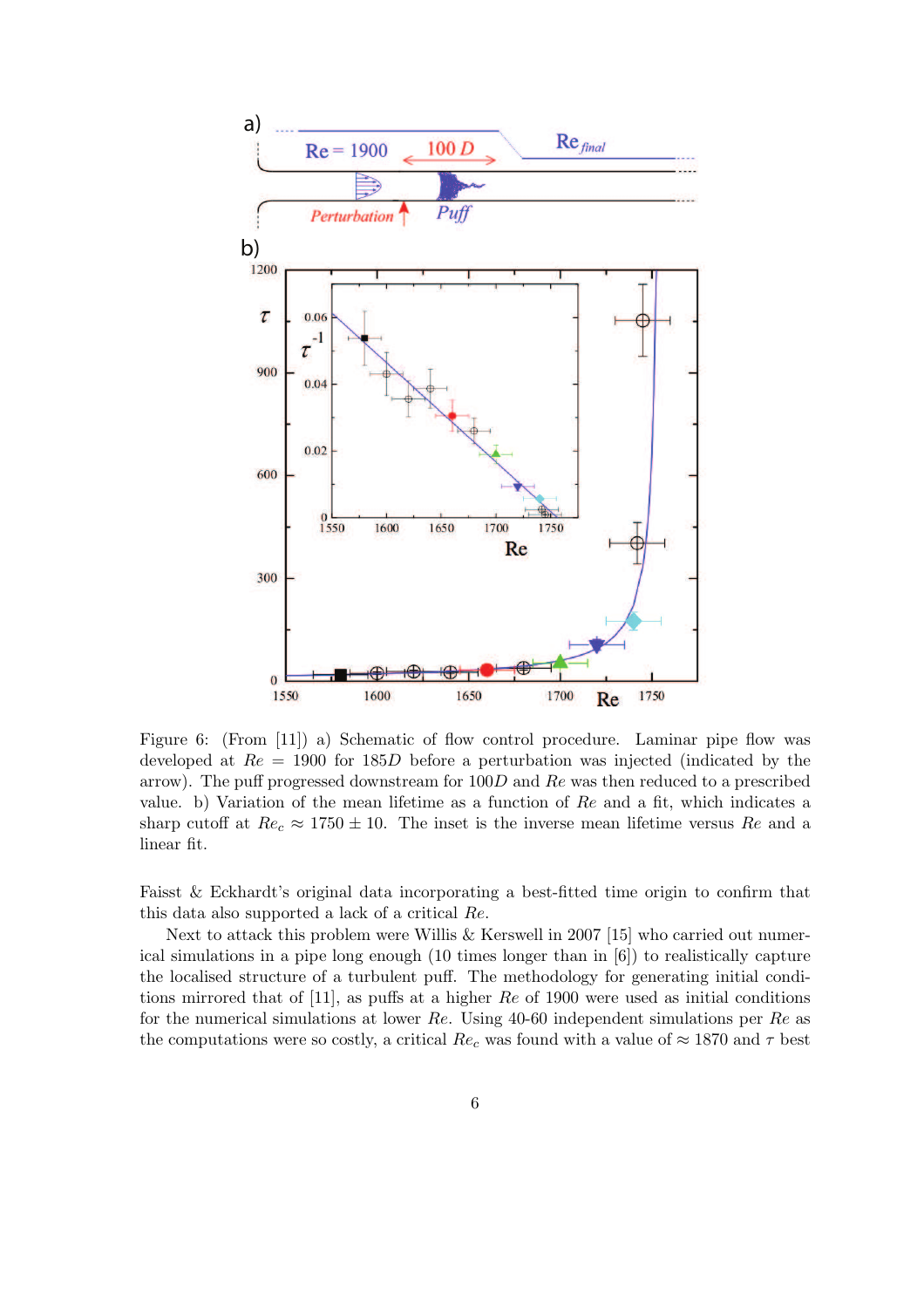![](_page_6_Figure_0.jpeg)

Figure 7: (From [8]) a) Sketch of the experimental apparatus. b) The reciprocal characteristic lifetimes as a function of Re for all experiments with  $t_0 = 120D/U$ , plotted on a log scale. Each data point required 400 to 500 measurements, with the total number of experiments underlying the figure exceeding 5,000. The straight line is an exponential fit to the data points. Inset, the same data replotted on a linear scale, underlining that they are not compatible with a diverging mean lifetime.

fitted by

$$
\tau = \alpha \left( 1870 - Re \right)^{-1},
$$

where  $\alpha = 2.4 \times 10^{-4}$ , comparing favourably with the results of [11] who found

$$
\tau = \alpha \left( 1750 - Re \right)^{-1},
$$

with  $\alpha = 2.8 \times 10^{-4}$ .

This result was countered by Hof et al. in 2008 [7] who presented results from four different physical experiments (pipe length  $=600D$ , 690D, 2000D & 3600D) in three different locations (Manchester, Delft and Göttingen) (see also the arXiv discussion articles arXiv:0707.2642 and arXiv.0707.2684). The authors also increased the number of observations taken compared to their previous paper [8]. From this greater data set, they revised their exponential dependence of  $\tau$  upon  $Re$  to superexponential,

$$
\tau \sim e^{\alpha Re} \Rightarrow \tau \sim e^{e^{\alpha Re}}
$$

.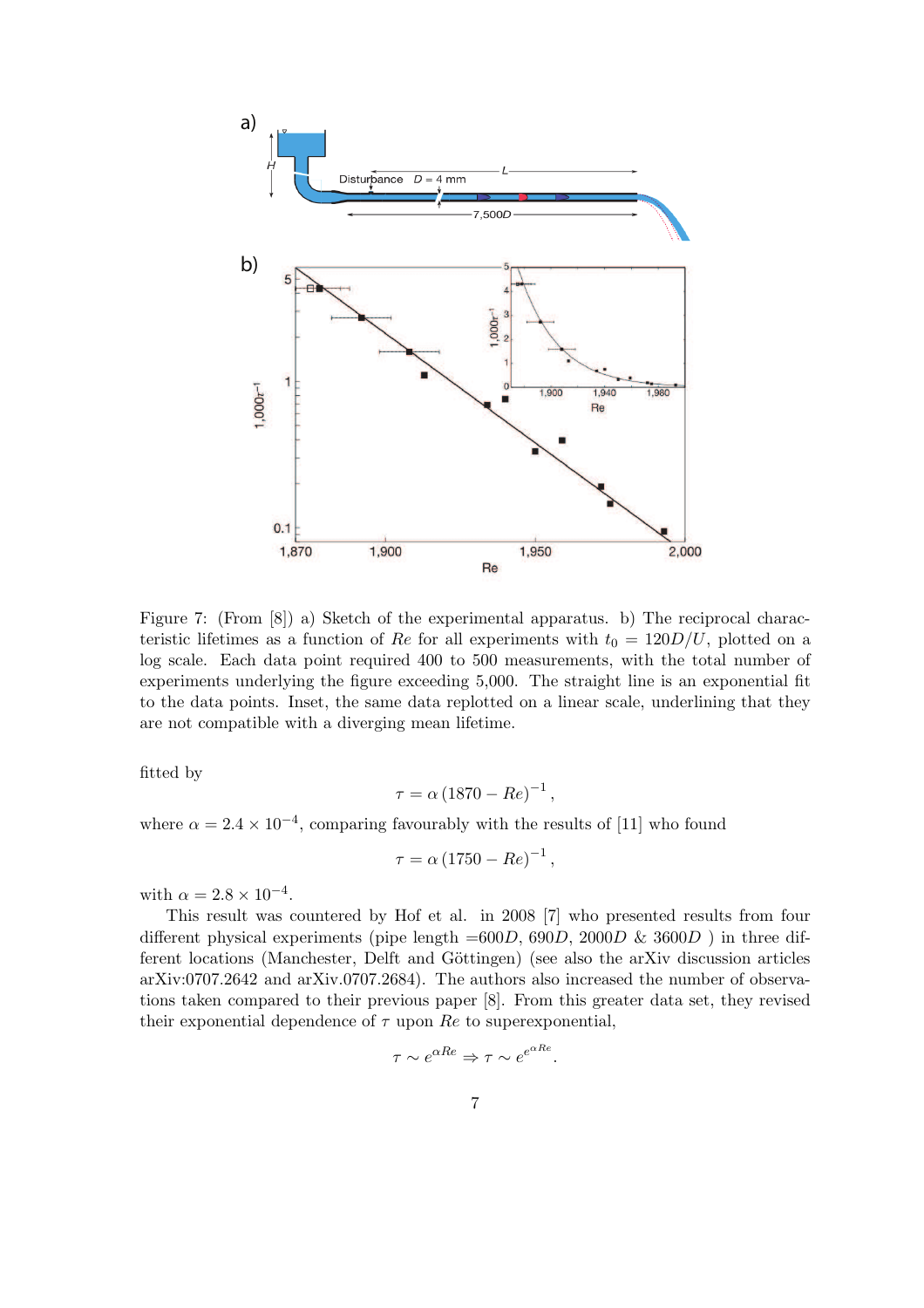![](_page_7_Figure_0.jpeg)

Figure 8: (From [7]) Decay rate  $1/\tau$  plotted on a log linear scale against Re suggesting superexponential dependence of  $\tau$  upon Re.

This new relationship still implied that no finite value for  $Re<sub>c</sub>$  existed (see Figure 8: note the last Re considered and the later work of [1] discussed below).

Further numerical work then started to be done in large domains. Initially, due to the extreme cost, these simulations were carried out working with reduced resolution in one direction in order to ensure enough data was collected of long transients (e.g. Lagha & Manneville 2009, Willis & Kerswell 2009). The hope was that these reduced models would capture the real qualitative aspects of the problem, that is, whether there is a finite  $Re<sub>c</sub>$  or not. In work by Lagha & Manneville [9] on plane Couette flow, the authors heavily reduced the resolution in the wall-normal direction, while maintaining the resolution in the two remaining directions. Using this approach they found evidence for a finite value for  $Re<sub>c</sub>$ . Alongside this work, Willis & Kerswell [16] developed a similar reduction in pipe flow. Here the resolution reduction was made in the azimuthal direction, with just 3 Fourier modes retained in this direction  $(m = 0, \pm 3)$ . Again the reduced model provided good qualitative comparisons with full DNS. Large numbers of simulations were carried out for both short and long pipes which suggested a transition in the relationship between  $\tau$  and  $Re$  (Figure 9). For pipes too short to support localized turbulence,  $Re_c = \infty$  with  $\tau$  taking the form

$$
\tau \sim e^{\alpha Re}.
$$

When long pipes were studied, a different relationship emerged with a finite  $Re<sub>c</sub>$ ,

$$
\tau \sim (Re_c - Re)^{\beta}
$$

.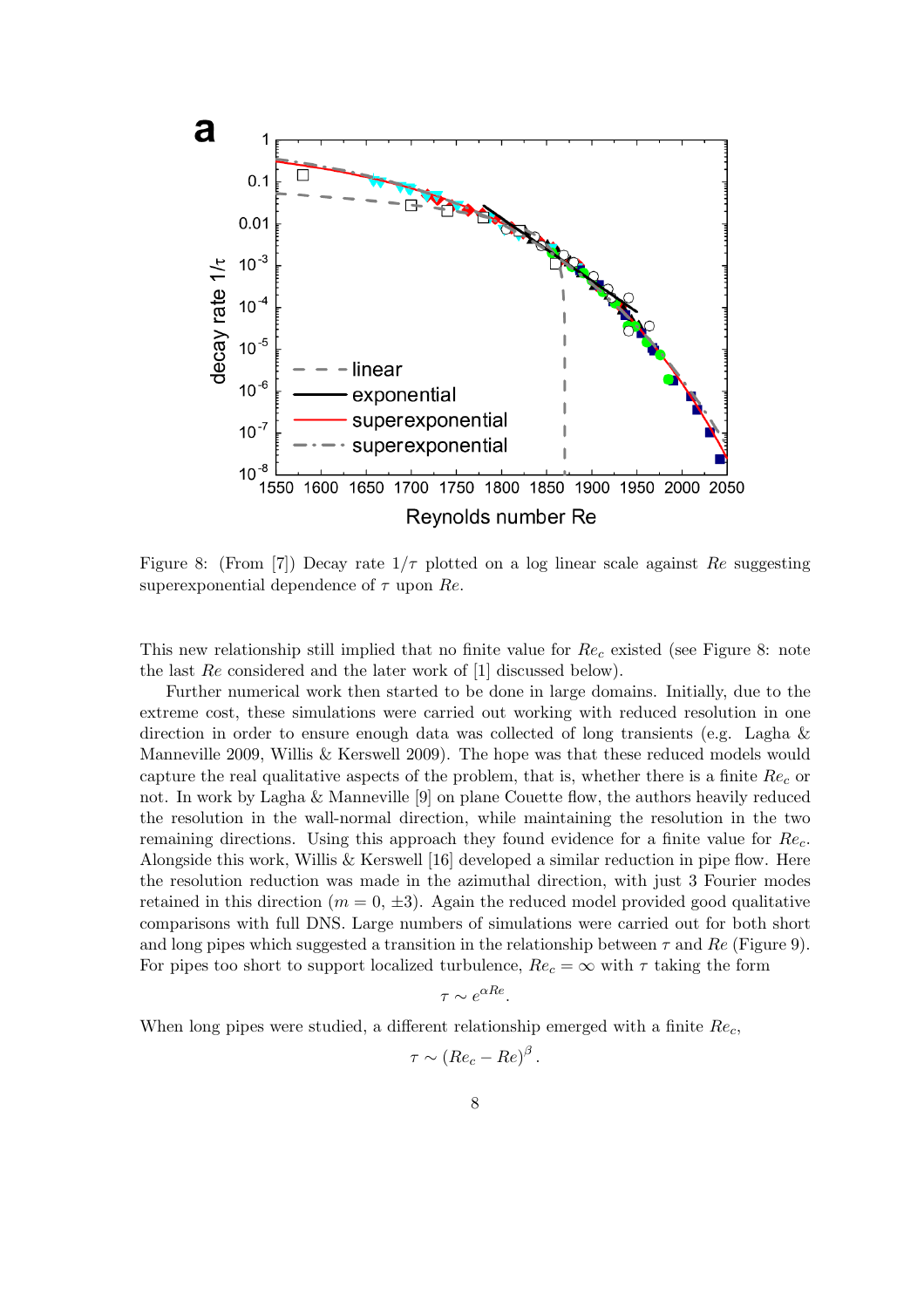![](_page_8_Figure_0.jpeg)

Figure 9: (From [16]) The sensitivity of lifetime  $(\tau)$  to pipe length is shown with data generated using the  $2 + \epsilon$  dimensional model. The  $1/\tau$  is plotted against Re for a range of pipe lengths from  $2\pi D$  to  $32\pi D \approx 100 D$ . The results suggest an infinite value of  $Re_c$  for pipes shorter than  $8\pi$  and a finite value for longer pipes.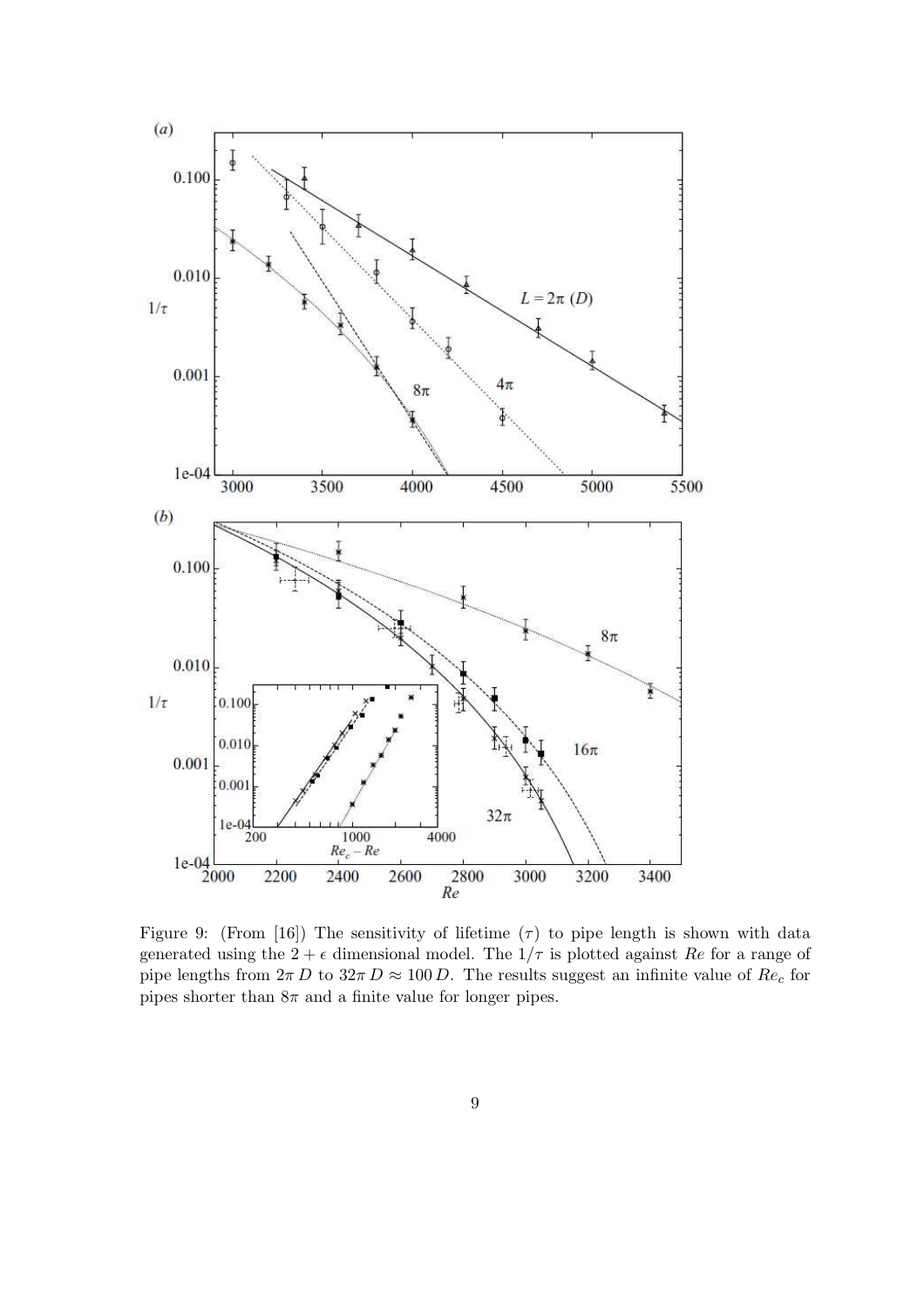The '2+ $\epsilon$ ' dimensional model of [16] was so much more efficient to run that the full 3 dimensional situation that 100D pipes could easily be handled and transients followed for  $O(100)$  times longer. However, this was not fully exploited because as Re was increased the puffs started to delocalise or split to form 'slugs' (a turbulent state which aggressively expands). This highlighted the fact that extrapolating puff lifetime data to asymptotically large Re was actually irrelevant since the morphology of the turbulence changes. It took a later study (Avila et al. 2011, see below) to pursue this realisation to a logical conclusion.

In the meantime, further numerical work was attempted in the  $50D$  pipe to collect even more data by fully harnessing a supercomputer. Using the same numerical code as in [15] with the same resolution, Avila et al  $[2]$  extended the results of  $[15]$  in Re, sample size and included pipes of length  $100 D$ . Armed with much more data, the authors saw no statistical evidence for  $Re_c$  being finite within their range of  $Re < 1900$  (Figure 10).

![](_page_9_Figure_2.jpeg)

Figure 10: (From [2])  $1/\tau$  plotted against Re, summarising the recent work against their results which suggest a superexponential dependence of  $\tau$  upon  $Re$ .

After this, Avila et al. 2011 [1] took measurements of a puff splitting in both numerical simulations and experimental work. They measured the lifetime of a puff before it underwent its first split to become two puffs, and calculated  $S(T)$ , the probability that a puff has not split by time  $T$ . Their results suggested this probability had an exponential (memoryless) form with a mean lifetime  $\tau_s$  having a superexponential dependence on Re (Figure 11). By combining the plots of decay and splitting to see the crossover, a critical Reynolds number of 2040 was found beyond which, *on average*, a puff should survive. For Reynolds number smaller than this, puffs are more likely to decay than split, and therefore, on average to ultimately decay. In other words, below 2040 turbulence is transient, and above it, the expectation is that it will be sustained. Individual initial conditions at Reynolds numbers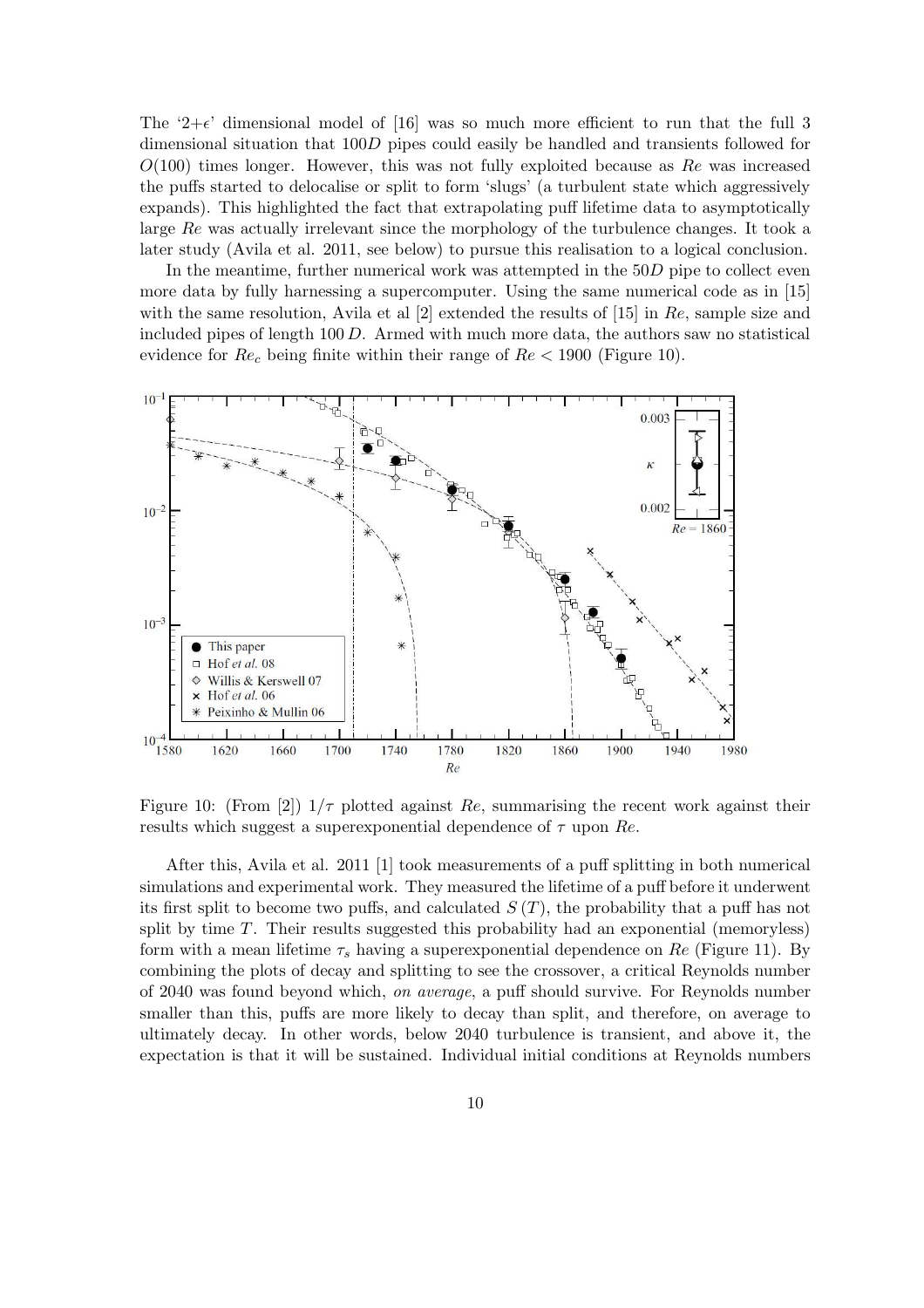greater than 2040 can still lead to transient turbulence, but the expectation over an ensemble of runs is that more will yield turbulence at the end of a given time period (however long) than not.

![](_page_10_Figure_1.jpeg)

Figure 11: (From [1]) Mean lifetime before decay and the mean lifetime before splitting are plotted against Re (both experimental and numerical data shown).

The current conclusion is then the following. For small systems, all current evidence is that turbulence appears transient albeit with very large half life as Re increases. In large domains, however, the balance of evidence is that turbulence is ultimately sustained. The key difference between small and large systems is that in large systems, turbulent patches can independently exist in the flow. The spatial coupling between these turbulent patches appears crucial to achieve sustenance [10]. This realisation has led to a return of statistical approaches to modelling turbulence, most recently in the form of directed percolation [14] and other reduced models [3].